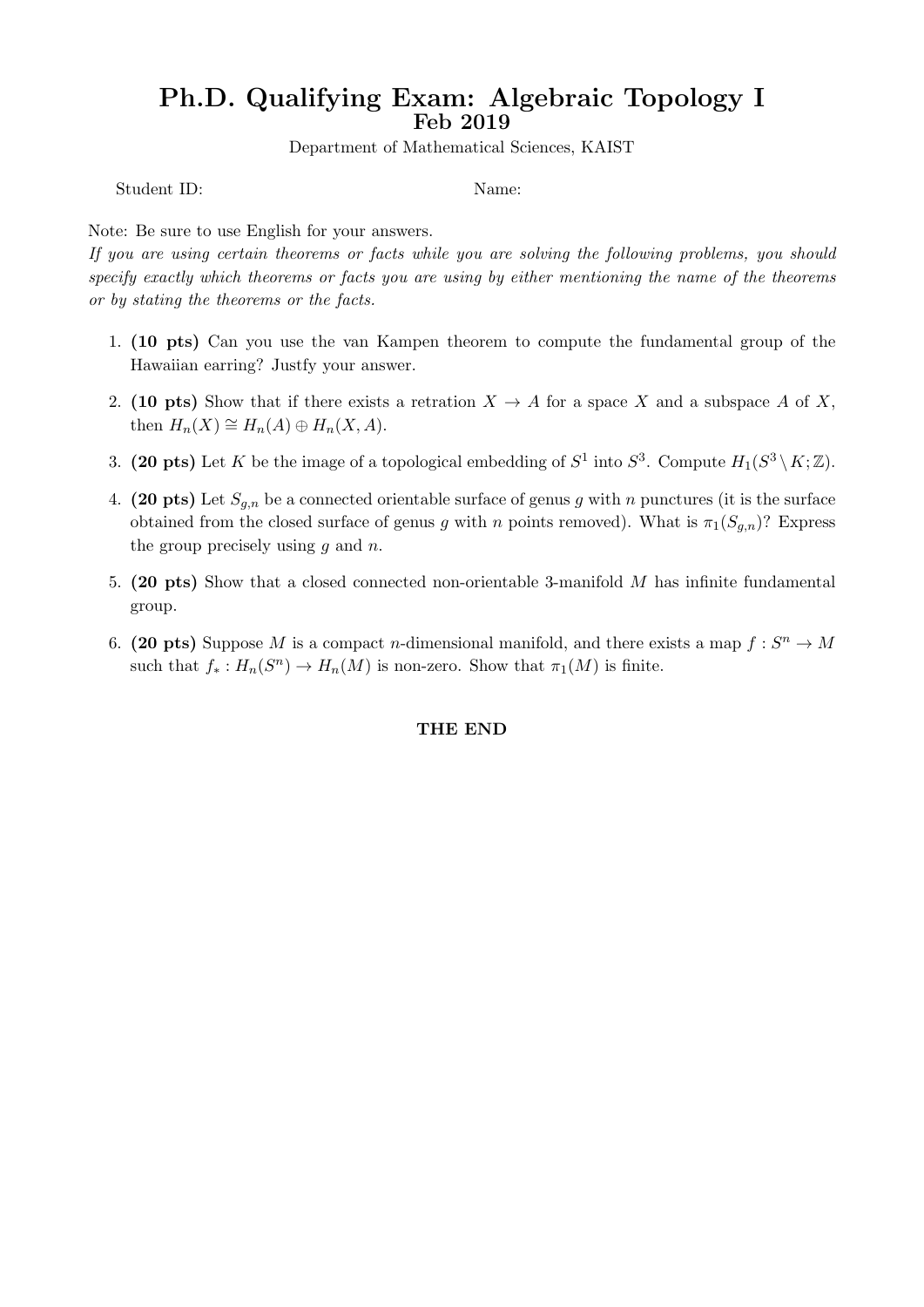### Ph.D. Qualifying Exam: Algebraic Topology 2 Feb 2019

Department of Mathematical Sciences, KAIST

Student ID: Name:

Note: Be sure to use English for your answers.

If you are using certain theorems or facts while you are solving the following problems, you should specify exactly which theorems or facts you are using by either mentioning the name of the theorems or by stating the theorems or the facts.

- 1. (10 pts) Give two manifolds such that they have the same fundamental group but not the same homology groups.
- 2. (15 pts) Show that if a simply connected CW complex X satisfies  $H_2(X) = \mathbb{Z} \oplus \mathbb{Z}$  and  $H_i(X) = 0$ for all  $i \neq 2$ , then X is homotopy equivalent to  $S^2 \wedge S^1$ .
- 3. (15 pts) State the celluar approximation theorem and use it to show that  $\pi_n(S^k) = 0$  for  $n < k$ .
- 4. (15 pts) Let  $(X, A)$  be a CW-pair where X is r-connected and A is s-connected for  $r, s \geq 0$ . Show that the map  $pi_1(X, A) \to \pi_i(X/A)$  induced by the quotient map  $X \to X/A$  is an isomorphism for  $i \leq r + s$ .
- 5. (15 pts) What is the Euler class? Does it classfiy all disk bundles over  $S^2$ ?
- 6. Let  $S_q$  be the closed orientable surface of genus g. Answer to the following problems. (1) (15 pts) Show that the intersection number between two free homotopy classes of simple

closed curves is a bilinear nondegenerate form on  $H_1(S, \mathbb{Z})$ . (2) (15 pts) Show that the mapping class group  $Mod(S)$  maps onto  $Sp(2g, \mathbb{Z})$ .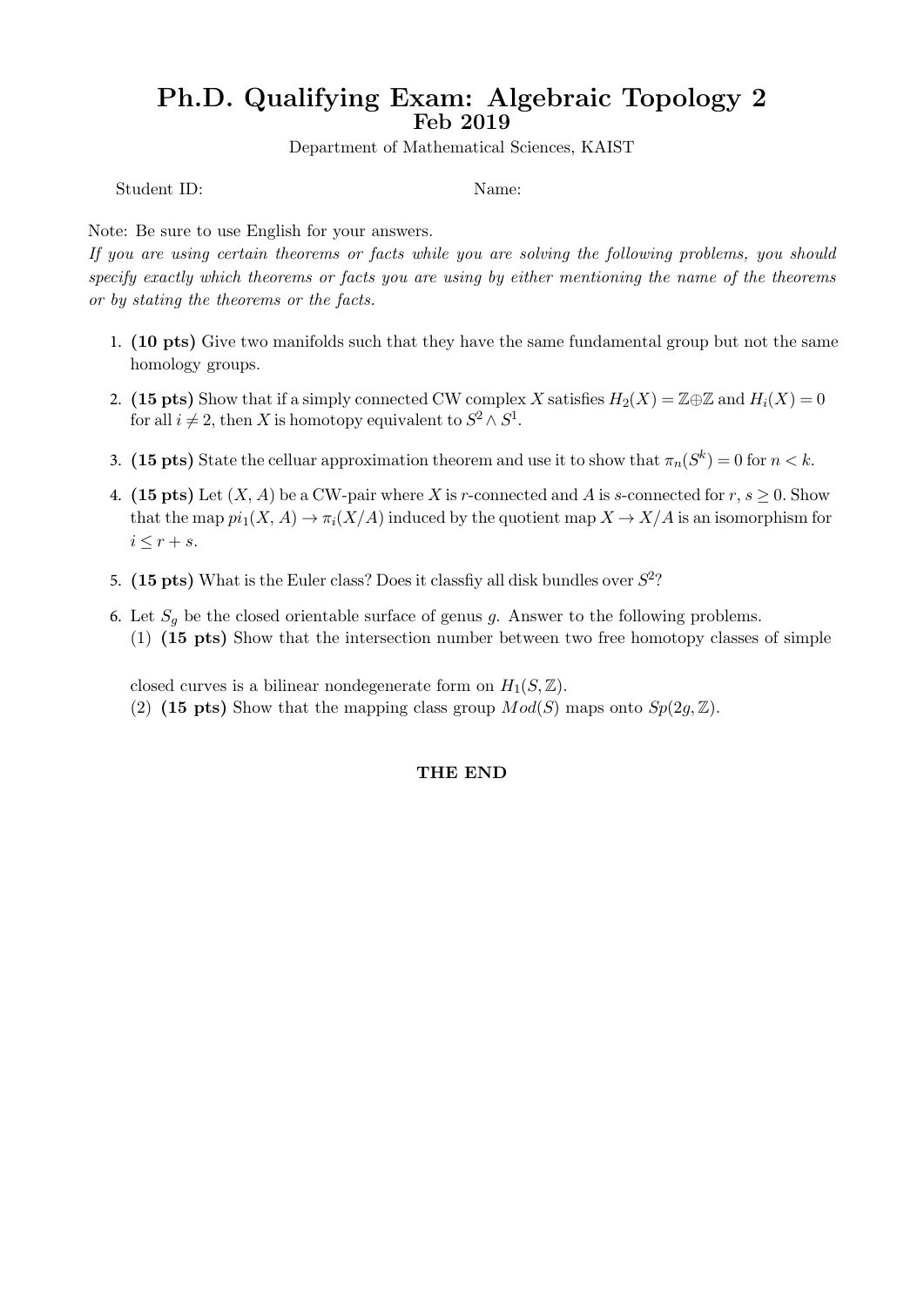# Ph.D. Qualifying Exam: Algebra I February 2019

Student ID: Name:

Note: Be sure to use English for your answers.

- 1. [15] Prove that a finite group  $G$  of order 6545 is not simple.
- 2. [15] Using a group action, prove Cayley's theorem (a special case of Sylow theorem): let G be a finite group whose order is divisible by a prime  $p > 0$ . Then G has a subgroup of order p. Here, you are not allowed to use Sylow.
- 3. [15] Prove Maschke's theorem: Let G be a finite group and let F be a field whose characteristic does not divide  $|G|$ . Let V be an FG-module and let  $U \subset V$  be an FG-submodule. Then there exists an FG-submodule  $W \subset V$ such that  $V \simeq U \oplus W$ .
- 4. [15] Let R be a commutative ring with 1. Prove the following:
	- (a) Prove that if  $M$  is a free  $R$ -module, then it is a projective  $R$ -module and prove that if M is a projective R-module, then it is a flat R-module.
	- (b) Give a concrete example of a ring R and an R-module M such that M is not flat.
- 5. [20] Let  $R$  be a commutative ring with 1. Answer the following questions.
	- (a) Let  $M$  be an  $R$ -module. Prove that there exists a projective resolution of M, i.e. an exact sequence of the form  $\cdots \rightarrow P_2 \rightarrow P_1 \rightarrow P_0 \rightarrow M \rightarrow 0$ , such that  $P_i$  are all projective  $R$ -modules.
	- (b) Prove that a projective resolution of  $M$  is unique up to a chain homotopy. In other words, if  $P_{\bullet} \to M$  and  $P'_{\bullet} \to M$  are two projective resolutions, then there exist morphisms  $f : P_{\bullet} \to P'_{\bullet}$  and  $g : P'_{\bullet} \to P_{\bullet}$  and chain homotopies  $s : g \circ f \to \mathrm{Id}_{P_{\bullet}}$  and  $s' : f \circ g \to \mathrm{Id}_{P'_{\bullet}}$ .
- 6. [20] Let  $R = \mathbb{Z}/m\mathbb{Z}$  for an integer  $m \geq 2$ . Answer the following questions.
	- (a) For each divisor  $d \mid m$ , show that the group  $\mathbb{Z}/d\mathbb{Z}$  is an R-module, and prove that

$$
\cdots \stackrel{m/d}{\to} \mathbb{Z}/m\mathbb{Z} \stackrel{d}{\to} \mathbb{Z}/m\mathbb{Z} \stackrel{m/d}{\to} \mathbb{Z}/m\mathbb{Z} \stackrel{d}{\to} \mathbb{Z}/m\mathbb{Z} \to \mathbb{Z}/d\mathbb{Z} \to 0
$$

is a free R-resolution of  $\mathbb{Z}/d\mathbb{Z}$ .

(b) Using the above resolution, for any  $R$ -module  $M$ , prove that

 $\text{Ext}_{R}^{0}(\mathbb{Z}/d\mathbb{Z}, M) \simeq {}_{d}M,$  $\text{Ext}_{R}^{n}(\mathbb{Z}/d\mathbb{Z}, M) \simeq {}_{m/d}M/dM, \quad \text{ if } n \geq 1 \text{ and } n \text{ is odd},$  $\text{Ext}_{R}^{n}(\mathbb{Z}/d\mathbb{Z}, M) \simeq {}_{d}M/(m/d)M, \quad \text{if } n \geq 2 \text{ and } n \text{ is even.}$ 

Here for an R-module N, we let  $_kN := \{a \in N \mid ka = 0\}.$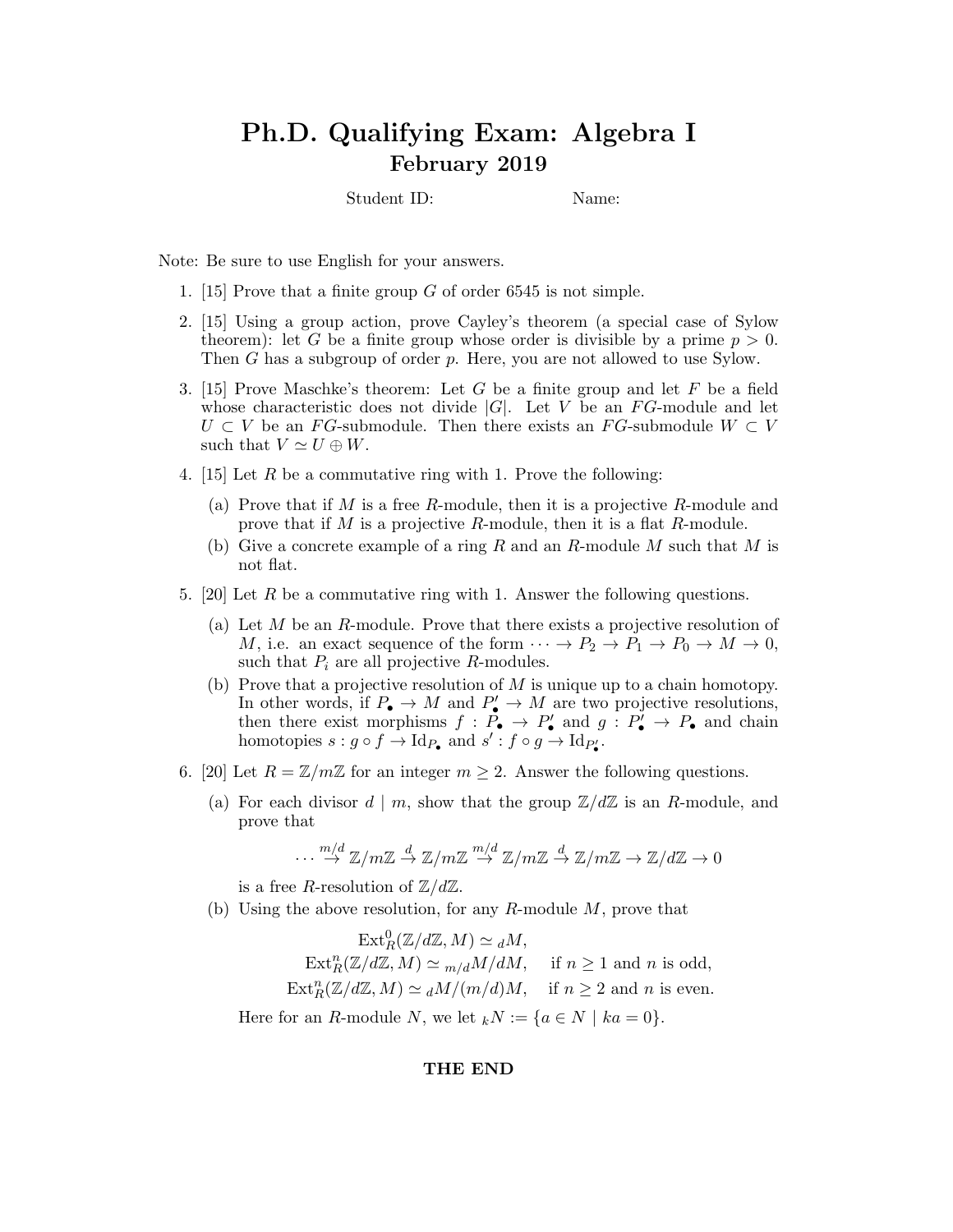# Ph.D. Qualifying Exam: Algebra II February 2019

Student ID: Name:

Note: Be sure to use English for your answers.

- 1. [15] Prove that two fields  $\mathbb{Q}(\sqrt{2})$  and  $\mathbb{Q}(\sqrt{2})$ 3) are not isomorphic to each other as rings.
- 2. [15] Let  $R$  be an integral domain. Prove that the following are equivalent:
	- (a)  $R$  is normal.
	- (b)  $R_p$  is normal for each prime ideal  $p \subset R$ .
	- (c)  $R_m$  is normal for each maximal ideal  $m \subset R$ .
- 3. [20] Let  $p > 0$  be a prime. Prove that (1) for each integer  $n \geq 1$ , there exists a finite field of order  $p^n$  and (2) each pair of such fields of order  $p^n$  are isomorphic to each other. In other words, prove that there exists a unique finite field of order  $p^n$  up to isomorphism.
- 4. [20] Let  $p > 0$  be a prime and let  $F = \mathbb{F}_p$  be the field with p elements. Let  $a \in F^{\times}$  be any nonzero member. Then prove that the polynomial  $f(x) :=$  $x^p - x + a \in \mathring{F}[x]$  is a separable irreducible polynomial, whose splitting field E is a cyclic Galois extension of F of order p. (Hint: use that if  $\alpha$  is a root of  $f(x)$ , then so is  $\alpha + 1$ .
- 5. [15] Prove the Noether normalization lemma. More precisely, prove the following statement: let k be a field and let R be a finitely generated k-alegbra. Then there exist an integer  $d \geq 0$ , and algebraically independent elements  $y_1, \dots, y_d \in R$  such that R is a finitely generated module over the ring  $A =$  $k[y_1, \dots, y_d]$  isomorphic to the polynomial ring in *d*-variables over k.
- 6. [15] Using the Noether normalization lemma, prove the following statement: let A, B be finitely generated k-algebras, and let  $\phi : A \rightarrow B$  be a k-algebra homomorphism. Then for each maximal ideal  $M \subset B$ , the inverse image  $\phi^{-1}(M)$  is a maximal ideal of A.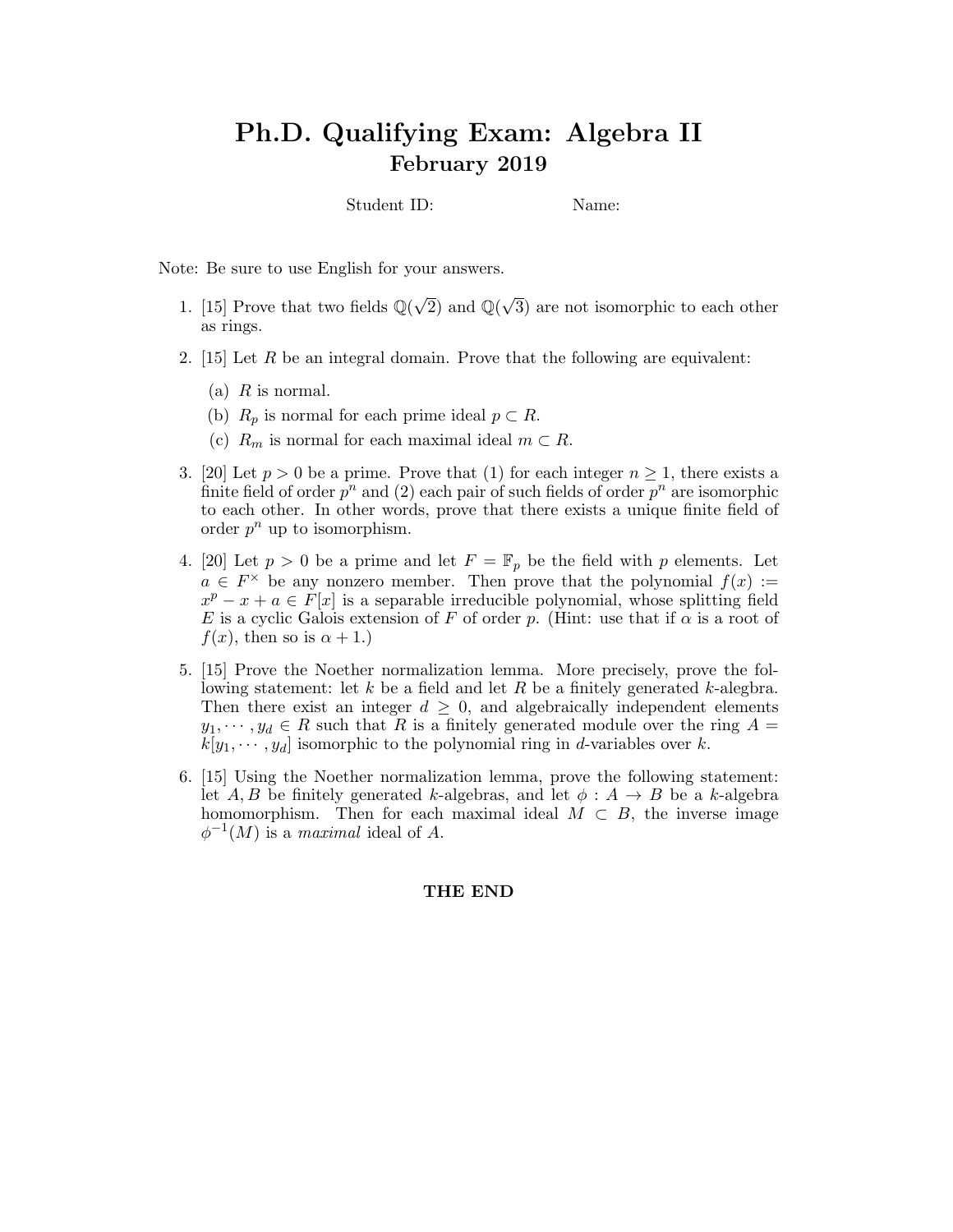### Ph.D. Qualifying Exam: Differential Geometry February 2019

Please use only English for your solution

#### Problem 1

[20 points]

Let  $M$  be a smooth manifold. Let  $K$  be a compact subset of  $M$  and  $O$  an open set containing K. Show that there exists a smooth function  $\beta$  on M that is identically equal to 1 on K, takes values in the interval  $[0, 1]$ , and has compact support in O.

#### Problem 2

[15 points]

Let M, N denote smooth manifolds and  $f : M \to N$  a smooth map. Show that if f has constant rank k on an open neighbourhood of each point  $p \in f^{-1}(q_0)$ , with  $q_0 \in f(M)$ , then  $f^{-1}(q_0)$  is a closed regular submanifold of codimension k.

### Problem 3

[15 points]

Show that every vector field which has compact support is complete.

#### Problem 4

[15 points]

- (1) [5 pts] Let X denote a smooth vector field on a smooth manifold M and  $U \subset M$ an open set. Show that if the Lie derivative  $\mathcal{L}_Xf = 0$  for all  $f \in C^{\infty}(U)$ , then  $X_{|_{U}} = 0.$
- (2) [5 pts] Show that  $\mathcal{L}_X \in Der(C^{\infty}(M))$ , where  $Der(C^{\infty}(M))$  denotes the set of the derivations of  $C^{\infty}(M)$ .
- (3) [5 pts] Show that if  $D \in Der(C^{\infty}(M))$ , then  $D = \mathcal{L}_X$  for a uniquely determined vector field X.

#### Problem 5

[15 points]

Let V denote a vector space of dimension n. Show that if  $(e^1, \ldots, e^n)$  is a basis of the dual space  $V^*$ , then the set

$$
\{e^{i_1} \wedge e^{i_2} \wedge \dots \wedge e^{i_k} : 1 \le i_1 < i_2 < \dots < i_k \le n\}
$$

is a basis for the space of all alternating k-multilinear maps  $L_{alt}^k(V)$  and  $dim(L_{alt}^k(V))$  =  $\binom{n}{n}$ k  $\big).$ 

#### Problem 6

[20 points]

Compute the de Rham cohomology of  $\mathbb{R}^n \setminus \{p, q\}$ , with p, q distinct points of  $\mathbb{R}^n$ .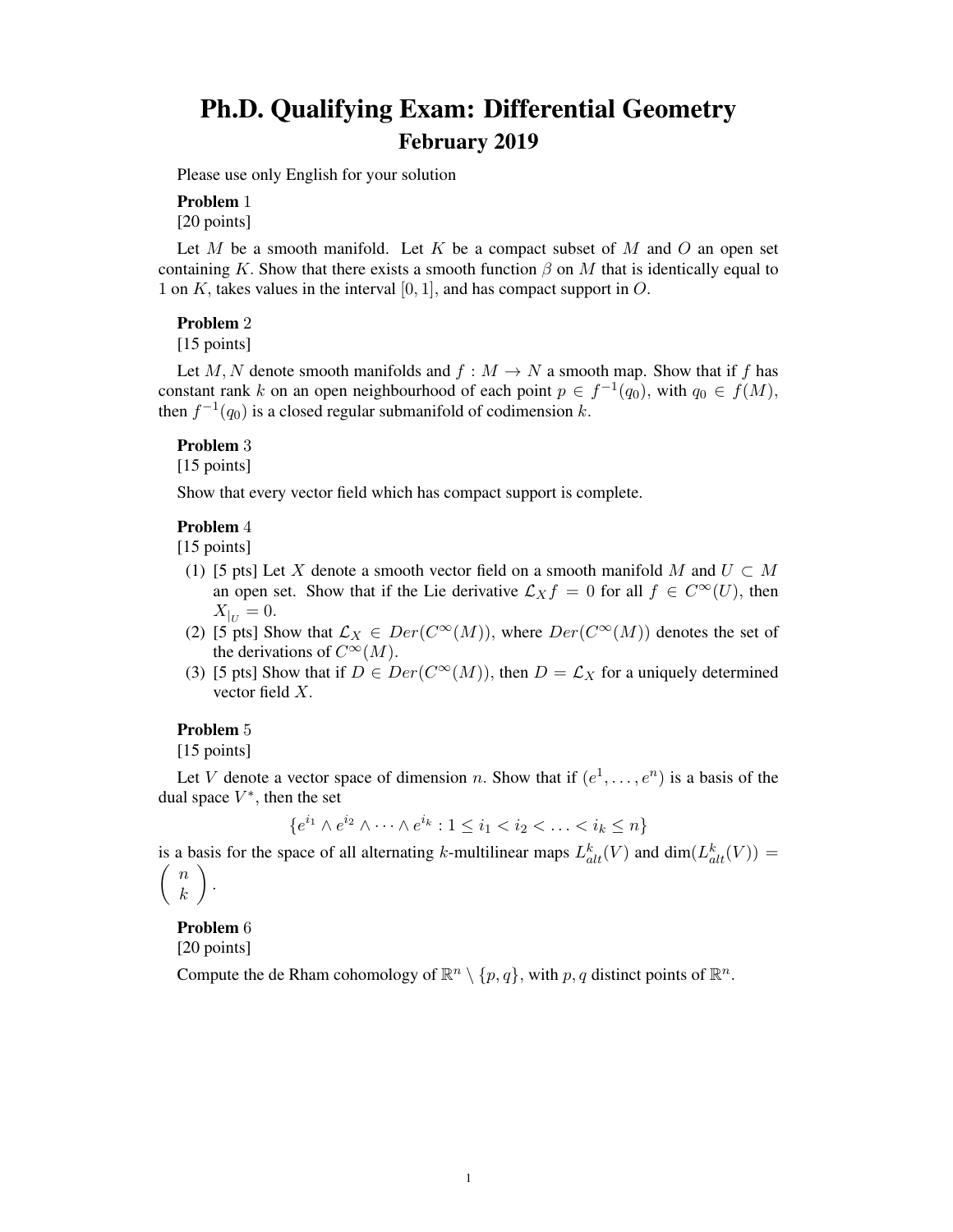# **Ph.D. Qualifying Exam: Complex Analysis Spring 2019**

Name:

Note: Please use English for your answers.

- 1. [15 pts] Suppose that *f* is holomorphic in the punctured disc  $D'_r(z_0) = \{z \in$  $\mathbb{C}: 0 < |z - z_0| < r$  and has an essential singularity at  $z_0$ . Show that the image of  $D'_r(z_0)$  under f is dense in the complex plane. *\* This problem is to prove Casorati-Weierstrass theorem.*
- 2. [15 pts] Let

$$
P_n(z) = \sum_{k=0}^n \frac{z^k}{k!}, \quad z \in \mathbb{C}, n \in \mathbb{N}.
$$

Prove that for any fixed  $R > 0$ , the function  $P_n(z)$  has no zero in  $D_R = \{z \in \mathbb{R}^n : |z| \leq R\}$  $\mathbb{C}: |z| < R$  for sufficiently large *n*.

- 3. [20 pts] Let f be a function that is holomorphic in  $D = \{z \in \mathbb{C} : |z| < 1\}$  and continuous on  $\overline{D}$ . Assume that  $|f(z)| = 1$  whenever  $|z| = 1$ . Show that the function  $f$  can be extended to a meromorphic function in  $\mathbb C$  with at most a finite number of poles.
- 4. [20 pts] Prove that given any sequence  $\{a_n\}$  of complex numbers satisfying  $|a_n| \to \infty$  as  $n \to \infty$ , there exists an entire function f that vanishes at all  $z = a_n$  and nowhere else.

*\* This problem is to prove Weierstrass's construction of an entire function with prescribed zeros.*

5. [15 pts] Let *R, M >* 0 be fixed numbers. Assume that *f* is holomorphic in  ${z \in \mathbb{C} : |z| < 2R}$  and  $|f(z)| \le M$  for all  $|z| \le R$ . Suppose also that *f* has at least *n* zeros in  $\{z \in \mathbb{C} : |z| < r\}$  with  $r < R$  (counting multiplicities). Show that

$$
|f(0)|\leq M\left(\frac{r}{R}\right)^n.
$$

6. [15 pts] Let  $\mathcal F$  be the family of all holomorphic functions

$$
f(z) = z + a_2 z^2 + a_3 z^3 + \cdots
$$

on the open unit disk  $D = \{z \in \mathbb{C} : |z| < 1\}$  such that  $|a_n| \leq n$  for each *n*. Prove that every sequence in  $\mathcal F$  has a subsequence that converges uniformly on every compact subset of *D*.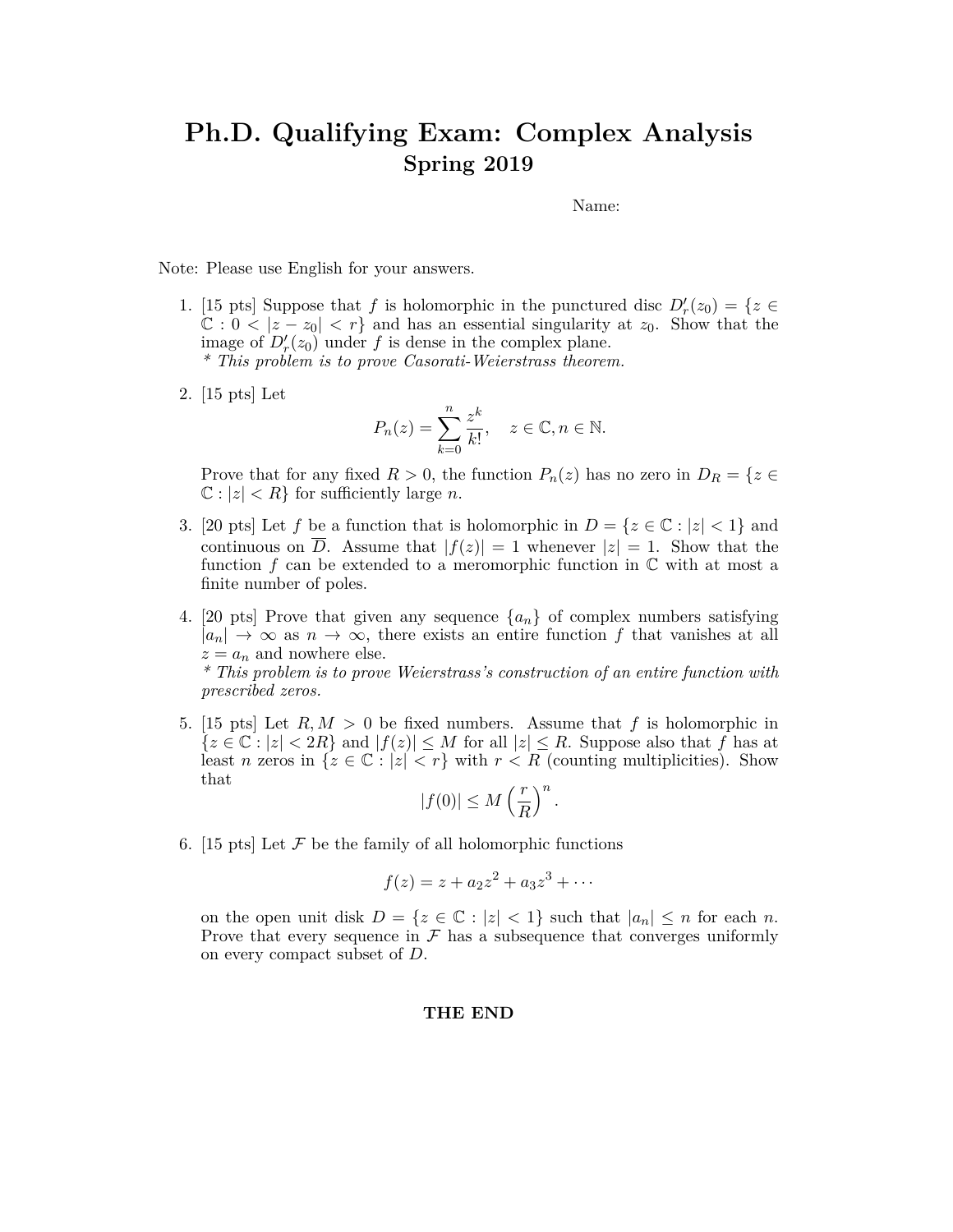Qualifying Exam. Numerical analysis, 2019 Feb.

For problems with some ambiguous expression such as 'discuss', 'explain', 'state', give as much detail as possible, but not exceeding half page.

- 1. (20pts) State three different methods to find the root of  $f(x) = 0$ , where  $f \in C^1(I)$ ,  $I = [A, B]$ . Discuss the advantages (disadvantages) of each method. Also explain how to find the roots of a system of equations  $f(x)$  $= 0$  in  $\mathbb{R}^n$ . Here  $\mathbf{f}(\mathbf{x}) = (f_1(\mathbf{x}), \cdots, f_n(\mathbf{x}))^T$ .
- 2. (15pts) Explain the Runge phenomena for approximate functions on some interval  $[a, b]$  and suggest a method to avoid it.
- 3. (10pts) Given data  $(x_i, f(x_i))_{i=0}^n$ ,  $a = x_0 < \cdots < x_n = b, f \in C^2[a, b], h$  $=\max_i |x_i - x_{i-1}|$ , answer the following ;
	- (a) Define the natural spline approximation  $s(x)$  of  $f$  (You do not need to show how to construct it).
	- (b) Show that  $s(x)$  satisfies

$$
||f' - s'||_{\infty} \leq h^{1/2} \left( \int_{a}^{b} |f''(x)|^2 dx \right)^{1/2} \tag{1}
$$

$$
||f - s||_{\infty} \leq h^{3/2} \left( \int_{a}^{b} |f''(x)|^2 dx \right)^{1/2}.
$$
 (2)

- 4. (10pts) State Gaussian quadrature using  $n$  points to approximate  $\int_a^b f(x)dx$  and prove it is exact for polynomials of degree  $2n-1$ .
- 5. (15pts) Given a matrix  $A = \{a_{ij}\}_{i,j=1}^n$  and any norm  $\|\cdot\|$  on  $\mathbb{R}^n$ ,
	- (a) Define the matrix norm of A subordinate to  $\|\cdot\|$
	- (b) Derive a formula for  $||A||_1$
	- (c) Derive a formula for  $||A||_{\infty}$ .

Here  $\|\mathbf{u}\|_1 = \sum_i |u_i|$  and  $\|\mathbf{u}\|_{\infty} = \max_i |u_i|$ .

- 6. (15pts) Do the following;
	- (a) Explain the Householder transformation(elemetary reflection)
	- (b) Explain the Givens rotation
	- (c) State the Givens Householder algorithm to find eigenvalues of a symmetric matrix A.
- 7. (15pts) State QR algorithm to find all the eigenvalues of A. Discuss detailed algorithm, computational complexity(i.e, the number of operations), effectiveness and efficiency, etc.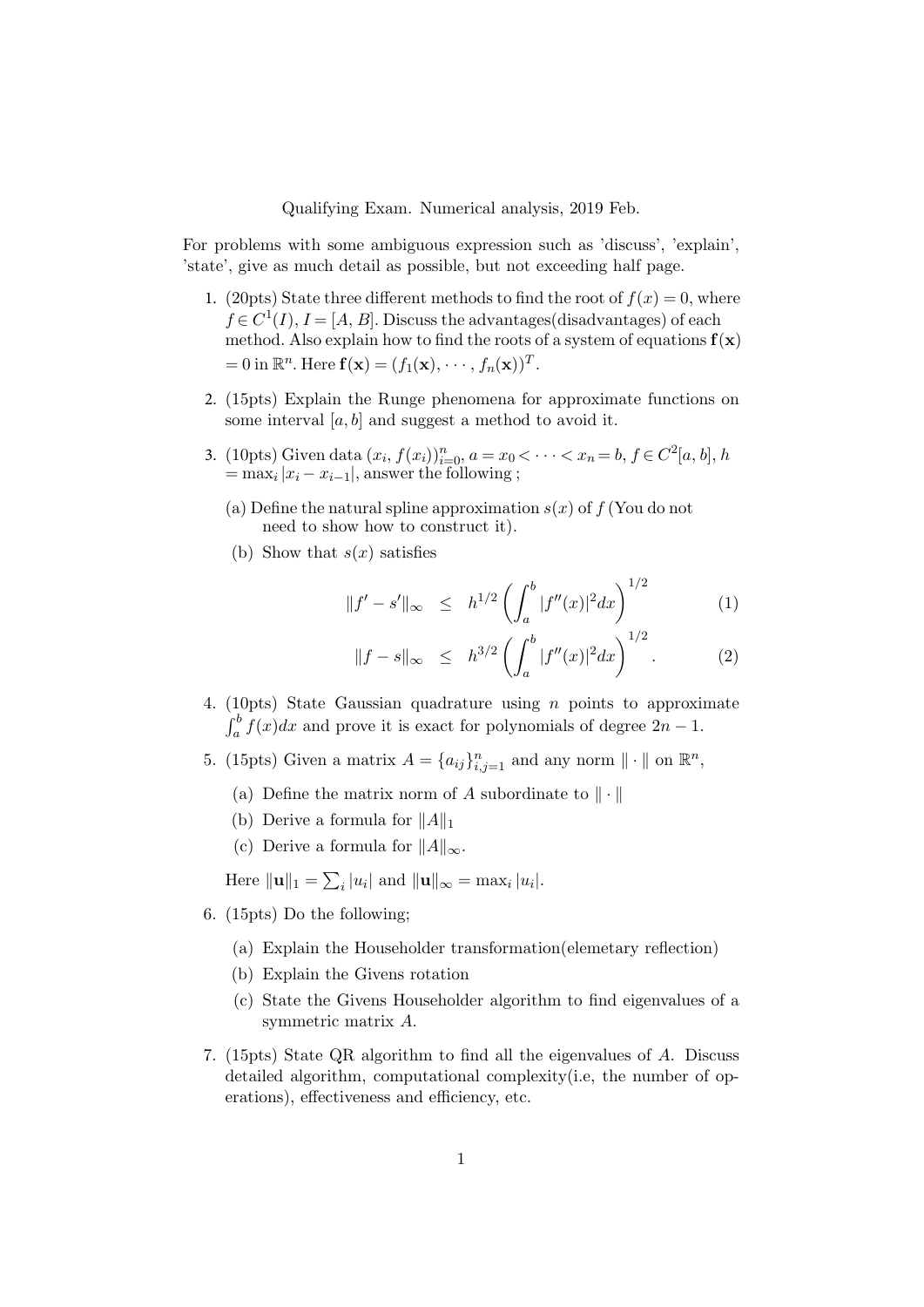# Ph.D. Qualifying Exam: Real Analysis February 2019

Student ID: Name:

Note: Be sure to use English for your answers.

- 1. [15 pts] State and prove Borel-Cantelli Lemma.
- 2. Let  $F$  be the Cantor-Lebesgue function defined on [0, 1]. Define

$$
g(x) := x + F(x), \qquad \phi := g^{-1}.
$$

- (a) [10 pts] Prove that  $m(g(C)) = 1$ , where m is the Lebesgue measure and  $C$  is the Cantor set.
- (b) [10 pts] It is known that there exists a non-measurable set  $B \subset g(C)$ . Let  $f = \chi_{\phi(B)}$ , the indicator function (characteristic function) of  $\phi(B)$ . Show that f is measurable but  $f \circ \phi$  is not measurable.
- 3. [15 pts] Let  $f : \mathbb{R} \to \mathbb{R}$ . Prove that f satisfies the Lipschitz condition

$$
|f(x) - f(y)| \le M|x - y|
$$

for some M and all  $x, y \in \mathbb{R}$ , if and only if f is absolutely continuous and  $|f'(x)| \leq M$  for a.e. x.

- 4. Suppose that we use a topology induced by the  $L^1$ -norm.
	- (a) [10 pts] Show that every sequence  $\{f_k\} \in L^1([0,1])$  that converges to f has a subsequence  $\{f_{k_j}\}\$  such that  $f_{k_j}(x) \to f(x)$  for almost every  $x \in [0,1]$ .
	- (b) [10 pts] Show that the set  $S_n = \{ f \in L^1([0,1]) : \ \}$  $[0,1]$  $|f|^2 \leq n$  is closed for  $n = 1, 2, \ldots$ .
- 5. [15 pts] Let H be a Hilbert space. Prove that, for any fixed  $y \in \mathcal{H}$ , the mappings  $x \mapsto \langle x, y \rangle$  and  $x \mapsto ||x||$  defined on H are uniformly continuous.
- 6. [15 pts] Suppose that X is a non-empty set and  $\mathcal{M} \subset 2^X$  is a  $\sigma$ -algebra. Suppose that a mapping  $\mu : \mathcal{M} \to [0, \infty]$  satisfies that  $\mu(A \cup B) = \mu(A) + \mu(B)$ for any disjoint sets  $A, B$  in  $M$ . Prove that, if

$$
\mu\left(\bigcup_{k=1}^{\infty} A_k\right) = \lim_{k \to \infty} \mu(A_k)
$$

for any  $A_1 \subset A_2 \subset \ldots$  in M, then  $\mu$  is a measure.